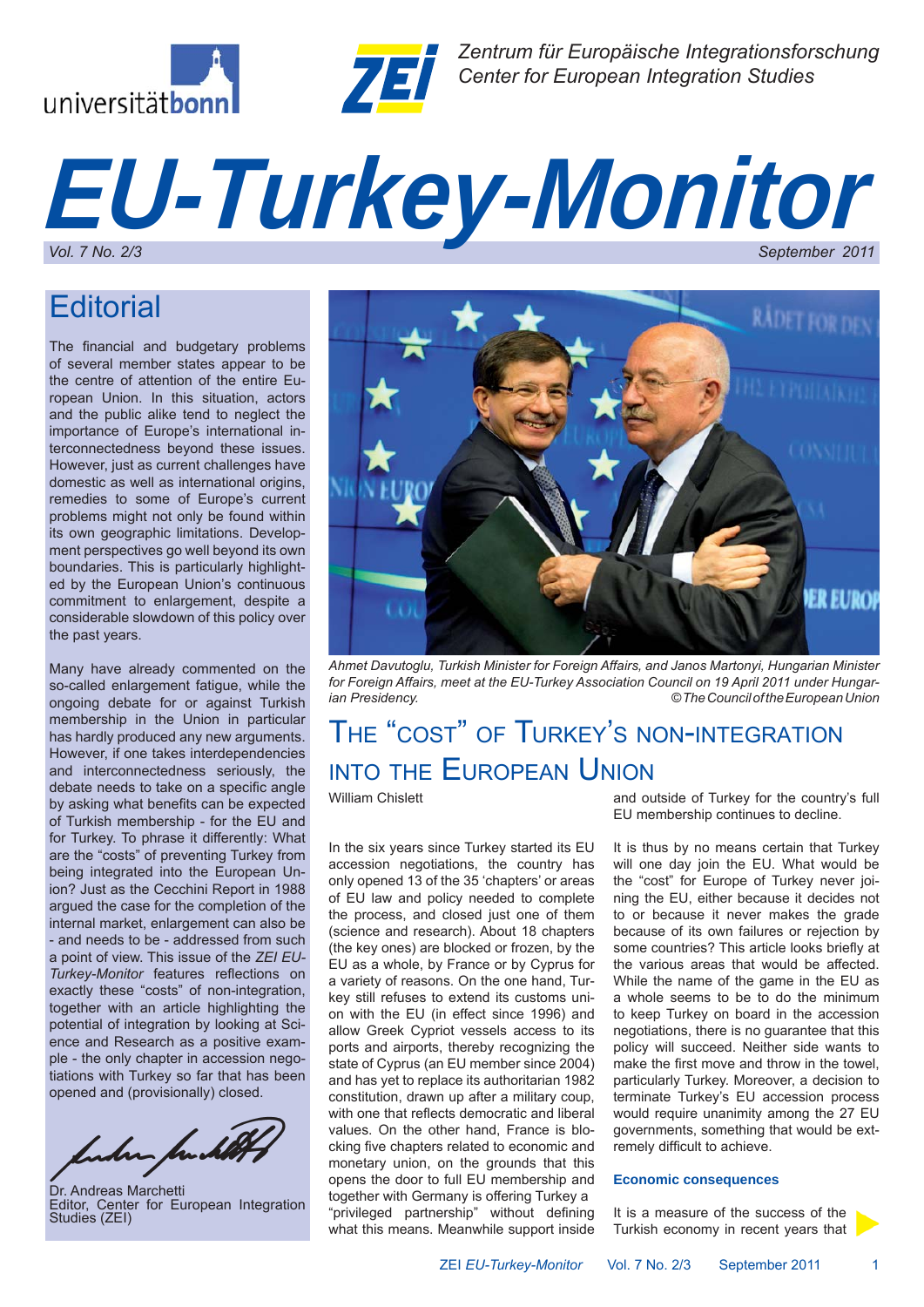British Prime Minister David Cameron regards Turkey as the BRIC (Brazil, Russia, India, China) of Europe. With an annual average real GDP growth rate of close to 6% between 2003 and 2010 (an annual rate of 8.8% in the second quarter of 2011), Turkey is the fastest growing G20 economy after China and is slated to be the second largest economy in Europe by 2050. It is currently the 16th largest economy in the world and the sixth as compared to EU countries (in purchasing power parity). Per capita GDP increased from \$3,500 in 2002 to more than \$9,000 in 2010.

As a result of much better macroeconomic management than during the 1990s, regarded as a 'lost decade', the country currently meets the Maastricht criteria in terms of the budget deficit and the stock of public debt (below 3% of GDP in the first case and less than 60% in the second). Thanks to structural reforms introduced in 2001, no Turkish bank has had to be rescued as a result of the global financial crisis. A strong and stable Turkish economy is very much in the EU's interests, as this would enhance business opportunities and reduce the need for Turks to migrate and find jobs elsewhere. Fears, particularly in France and Germany, of a massive influx of Turks into the EU were the country to join the Union are one of the main factors behind opposition to membership.

Over the last 30 years, Turkey has become a much more open economy. Exports and imports of goods and services have grown from 17% of GDP in 1980 to more than 50%, although compared to other countries with a similar level of development, it is still modest (see Figure 1).

The EU is by far Turkey's most important trade partner and supplies more than threequarters of the country's foreign direct investment (FDI). Turkey has great potential for European business, with its young and fast-growing market (half of the 75 million population is under the age of 29), its proven base for high-quality manufacturing and its companies familiar with a wide and developing region of which Turkey is a principal commercial hub.

The strong growth in FDI is testimony to Turkey's attractiveness. For decades Turkey received no more than \$1 billion of inward FDI a year. As a result of the decision taken in December 2004 to open accession negotiations in October 2005, FDI surged (see Figure 2). Failure to join the EU would clearly harm European companies and probably put them at a disadvantage in their attempts to win contracts.

### **The energy impact**

Turkey is set to play a major role in the EU's future energy needs and diversification policy. This is better done with the country inside the Union as security of Europe's supply would be enhanced.

The European Commission estimates the EU's overall import dependency will rise from more than 53% to around 70% by 2026, despite the efforts directed at saving energy and improved energy efficiency.<sup>1</sup> In the case of natural gas and oil, import dependency levels are forecast to reach more than 80% and 90%, respectively.

Turkey itself has no oil or natural gas of its own, but it is ideally placed as an energy corridor between Central Asia and Europe.<sup>2</sup> EU countries obtain oil from a large number of sources, but in the case of natural gas there is a very high level of dependency on Russia. This is neither politically wise nor economically advantageous, particularly in the case of authoritarian Russia. When Moscow turned off the gas to Ukraine in 2006, it sent shudders across Europe as customers are increasingly dependent on Russia to keep warm.

The 2008 EU Energy Security and Solidarity Action Plan emphasizes the central role of Turkey for secure gas supplies to Europe. There are currently seven pipelines in operation in Turkey and seven planned. The 3,300km Nabucco pipeline, in particular, is of crucial importance as it is designed to bring gas from Central Asia, one of the world's richest gas regions, to Austria via Turkey, Bulgaria, Romania and Hungary. The pipeline is aimed at meeting 5% to 10% of European gas requirements as well as functioning as an alternative supply route that would end the complete dependency of some eastern European member states on Russia. The main supplier countries in this project are Turkmenistan, Azerbaijan (both of which have close relations with Turkey as they are part of the Turkic world) and Iraq.

The agreement for the Nabucco pipeline was signed in July 2009 and it would not cross Russian territory. Construction is due to start in 2012, with the first gas flowing in 2015. When operating at full capacity, Nabucco would transport 1,550 bcm to Europe over 50 years. This means that an economy the size of Germany could be supplied solely with Nabucco gas for over 16 years.

In the words of Ruprecht Polenz, the Christian Democrat Union (CDU) chairman of the Committee on Foreign Affairs of the German parliament, 'the supreme importance of secure energy supplies for our economic development now and in future makes it seem sensible to incorporate Turkey into the EU, and thus make it part of the common energy supply area into which the EU ought to develop.'3 Polenz is one of the few CDU leaders who strongly supports Turkey's full EU membership, and for many other reasons other than energy.

### **The migration impact**

One of the main reasons for opposition to Turkey's EU membership is the fear that this would lead to a massive influx of Turks into the Union. The same scare tactic was used to oppose Spain's membership, particularly in France. It proved to be unfounded. Just as Spaniards did not migrate on mass to European countries after joining the EU in 1986 – they began to return to their own country before then when membership was in sight – so something similar is already happening in Turkey. The number of Turks who have returned home from Germany, the EU country with by far the largest Turkish community (an estimated 3.5 million people of Turkish origin live there), now exceeds the number of Turkish migrants arriving in Germany. This is not because Turkey's EU membership is around the corner, far from it, but because the Turkish economy is stronger, as a result of the reforms triggered by the process of joining the  $EU^4$  and job prospects there are thus better than they were a decade ago.

The way to reduce the flow of Turkish migrants to Europe is to lock the country into the EU's macroeconomic framework and not to shut the country out.

### **Figure 1. Degree of Openness of the Turkish Economy, 1980-2008 (% of GDP)**

|                            | 1980 | 1990 | 2000 | 2008 |
|----------------------------|------|------|------|------|
| <b>Turkey</b>              | 17.1 | 31.0 | 43.2 | 52.3 |
| Euro area                  | 52.8 | 54.7 | 72.9 | 80.1 |
| Middle income<br>countries | 32.5 | 39.3 | 52.8 | 59.7 |

Source: World Bank, Quick Query Data Source.

### **Figure 2. Foreign Direct Investment Flows in Turkey (\$million) and Stock (% of GDP)**

| 1995-2004 (annual average)   | 2005-2007 annual average   2008 |                    | l 2009 | '2010 |
|------------------------------|---------------------------------|--------------------|--------|-------|
| 11.404                       | 17.421                          | $119.504$ $18.411$ |        | 9.071 |
| Stock as % of GDP 6.6 (1995) |                                 |                    |        | 24.5  |

Source: World Investment Report 2011, UNCTAD.

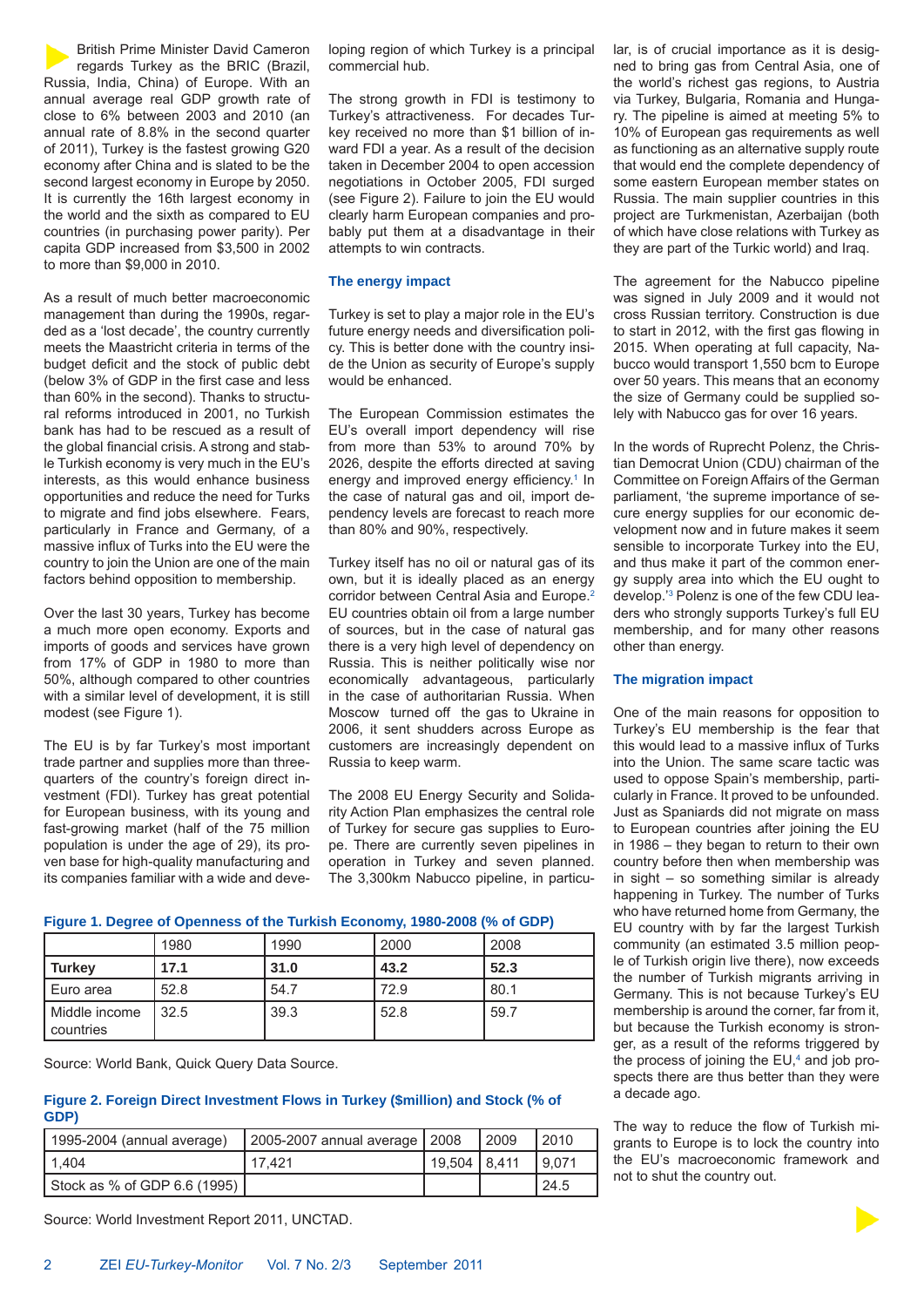

### **European Security and Defence Policy**

The friction between Turkey and the EU, and in particular between Turkey and Cyprus, is a major barrier to closer links between the EU and NATO. The strains between the two blocs would worsen if Turkey never joined the EU, to the detriment of the European Security and Defence Policy (ESDP).

While Turkey, with NATO's second-largest standing army after the US and an early member of the Alliance (in 1952) vetoes any attempt at allowing Greek Cypriot authorities to access classified NATO documents, Cyprus (not a member of NATO) blocks Turkish participation in EU defence bodies. Turkey has no access to EU documents relating to military missions (even those in which it participates), and is not even allowed as an observer in relevant decision-making processes. It is the only NATO member not to have signed a security agreement with the EU. However, these obstacles to NATO-EU cooperation cannot be solely attributed to the Cyprus problem; there is a lack of political will to include non-EU allies.

Turkey has long been part of the European security architecture. More than a decade ago it obtained a virtual member status within the Western European Union (WEU), but this proved to be of a temporary nature as the 1998 agreement between the UK and France, which paved the way for the establishment of a European Security and Defence Policy within EU structures, led to the disbanding of the WEU as the EU's security institution. It also meant the sudden vanishing of all the hard fought acquis regarding the foundation of the security relationship between Turkey and the EU.

The security relationship between Turkey and the EU that then emerged was influenced to a large extent by the EU's internal political dynamics and, as of 2004, compounded by the EU enlargement and the entry of Cyprus, which, because it is not a member of NATO nor of the Partnership for Peace (PfP), cannot participate in EU missions drawn on NATO capabilities. Two years before Cyprus joined the EU, the European Council decided that only the member states that are simultaneously members of either NATO or the Partnership for Peace were eligible for ESDP operations that use NATO assets. Turkey strictly interprets a parallel North Atlantic Council decision of 2002 and blocks the participation of Cyprus in NATO-EU strategic cooperation.

Turkey's contribution to the ESDP surpasses that of several EU member states and it is the most active participant in ESDP missions among third countries. Turkey is the second largest troop contributor to Operation Althea in Bosnia-Herzegovina, despite the decision-making body – the European Defence Agency (EDA) – being completely offlimits to Ankara. Given the size of Turkey's army (the largest among European members of NATO) and of its defence budget, the country's non-participation in the EDA is a serious liability for this body.

Turkey also has more peacekeeping troops in Afghanistan than most EU countries, such as Spain, and is the only Muslim country to participate in the NATO-led mission.

### **Turkey's more assertive foreign policy: an asset not a liability**

Unsurprisingly, Ankara's foreign policy is more assertive and increasingly looks toward the east. Since the end of the Cold War, when Turkey ceased to be the sentinel on the front line, it was only natural that the country should choose to forge a more independent foreign policy towards its backyard that reflected its own interests and not just those of its NATO allies, as well as its burgeoning economic strength. Now, given the pace of accession talks, Ankara is understandably even keener to keep all options open.

There has been a lot of silly talk about Turkey turning its back on the west in favour of re-engagement with the lands once ruled by its sultans during the Ottoman Empire.<sup>5</sup> However, Prime Minister Recep Tayyip Erdogan's belligerent rhetoric – which plays to the gallery of the ruling Justice and Development Party (AKP), a party with Islamist roots, – does not help matters as it antagonises people in the US and the EU.

Many of the steps taken under Ankara's 'zero-problem' foreign policy, a broad initiative to develop good relations with all of Turkey's neighbours and countries beyond, are clearly positive: mending fences with Syria (the old risk of war over issues such as Syria's backing of the PKK terrorist group during the 1990s has given way to visa-free travel); signing a landmark deal with Armenia to open the shared border (yet to happen) closed by Ankara since 1993 in support of its ally Azerbaijan (in conflict with Armenia over Nagorno-Karabakh); hosting talks between Afghanistan and Pakistan; and liaising with Sunni militants in Iraq. Relations with Georgia and Greece have greatly improved, and Russia has become Turkey's leading trading partner and one of its top suppliers of tourists. A Turk, Ekmeleddin Ihsanoglu, won the first democratically contested election to lead the 57-member Organisation of the Islamic Conference.

Relations with Israel, however, have severely deteriorated since 2010 when Israeli soldiers stormed the Mavi Marmara, a ship that was trying to break Israel's blockade of Gaza – some eight Turkish citizens were killed during the attack. Israel has refused to apologise and pay compensation. In September 2011, Turkey expelled Israel's top diplomats in Ankara and suspended military ties with the Jewish state.

Turkey is becoming an influential actor with considerable 'soft power' in the Western Balkans and the Middle East. It is shaping up to be a significant actor in the region. This can only benefit European security in the broadest sense and enhances Turkish claims for EU admission. And Turkey's greatly increased volume of trade with its neighbours is helping, albeit very modestly so far, to integrate the region more into the global system.

Turkey's foreign policy would not be an easy fit within the EU, but in the words of a report by the Transatlantic Academy, it is 'an asset to the Western Alliance precisely because its policies in the neighbourhood are distinct and not simply a replica of (often unsuccessful) American and EU policies in these regions.'6

### **The Cyprus problem**

Turkey's failure to join the EU for whatever reason would most probably leave Cyprus permanently divided between the Turkish Cypriot north of the island and the Greek Cypriot south (see Figure 3), although there is no direct linkage between the EU membership and reunification issues. The country has already been divided for 37 years, since Turkey's invasion in 1974.

The Turkish Republic of Northern Cyp-

### **Figure 3. Cyprus**

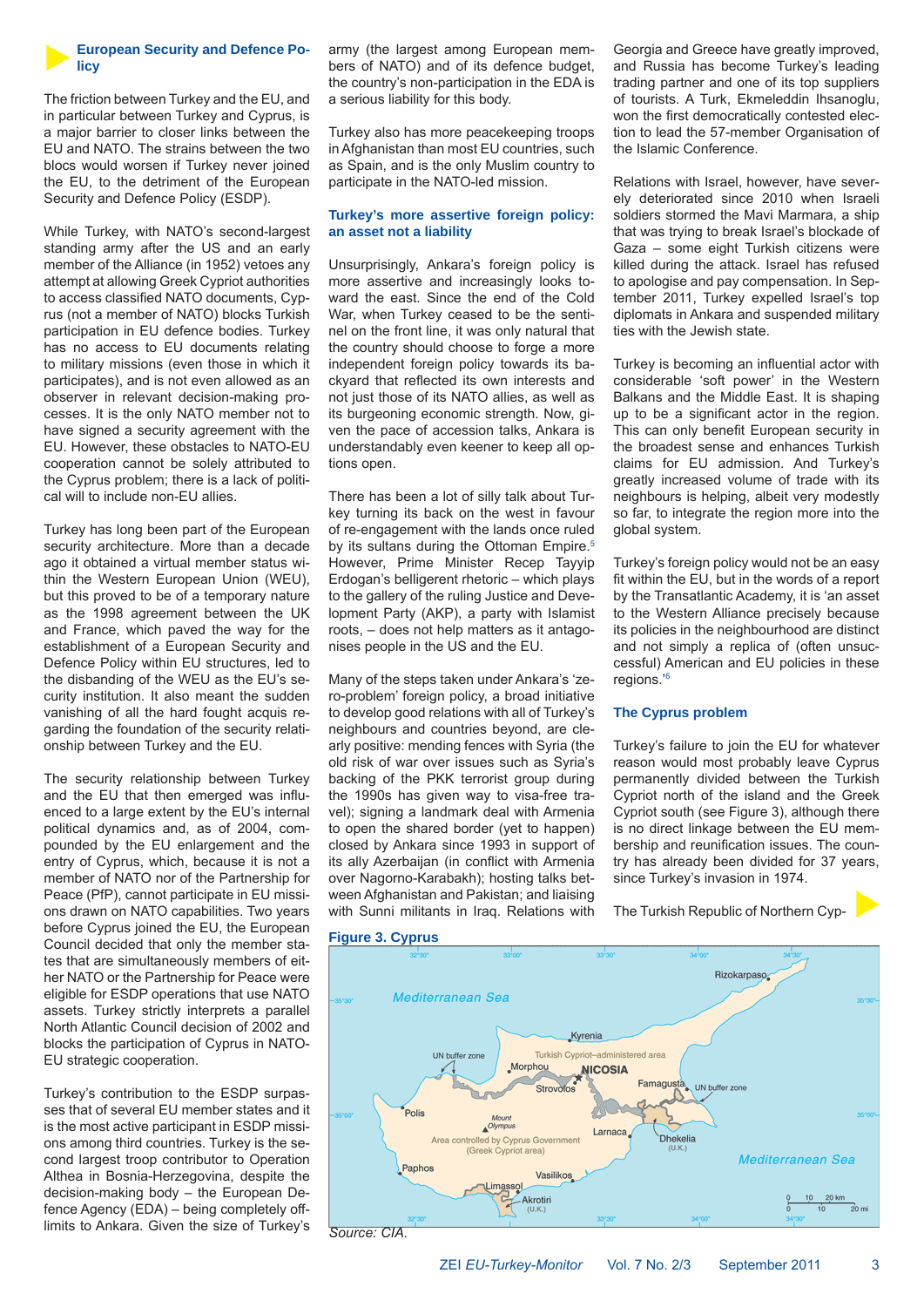rus could then either become a separate and possibly recognised country or consolidate itself as the 82<sup>nd</sup> province of Turkey, which is what effectively it is at the moment. In this scenario, Greek Cypriots would forego the economic boost of reunification over the long term and tensions would rise in the eastern Mediterranean.

### **The loss of a beacon for the Middle East?**

Turkey's EU accession process is engineering a political and economic transformation of the country, albeit in fits and starts, which is being closely watched in the Middle East, particularly in the "Arab spring" countries. Judging by Erdogan's triumphal tour of Egypt, Tunisia and Libya earlier this month, the Turkish Prime Minister is the most popular politician in the Arab world. According to the latest Arab Attitudes, the annual survey carried out by Zogby International for the Arab American Institute Foundation, Erdogan's ratings are very high from Morocco (80% approval) to Saudi Arabia (98%).

Were Turkey to join the EU, the country would be consolidated as a beacon for the spreading of liberal ideas and practices in its neighbourhood. It would show that democracy and the Islamic faith are compatible. Failure to enter the EU would run the risk of dampening the reformist spirit in Turkey and diminishing the country's positive influence in its region.

Just as the EU's soft power – defined by Joseph Nye, the inventor of the term, as the 'ability to shape the preferences of others' – is credited with transforming eight formerly communist Eastern and Central European countries into democracies and free market economies and for acting as a catalyst for the modernisation of Turkey, so too Turkey's own emerging soft power is beginning to be felt in its region.7 Soft power has proved to be much more effective in shaping societies than US hard (military) power.

Halkan Altinay, who heads the Open Society Institute in Istanbul, part of the Soros Foundations Network, which is particularly active in promoting civil society, likens Turkey's soft power to an unpolished gem. As progress is made in the EU accession negotia-

## CHRONOLOGY

### compiled by Dr. Volkan Altintas

**1 July 2011:** Poland takes over the Council Presidency from Hungary.

**29 July 2011:** Turkey's Chief of the General Staff, General Isik Kosaner, resigns along with the chiefs of the air force, the army and the navy in another round of irritations between the secular military and the current Turkish government under AK Party rule.

tions and Turkey becomes more democratic and wealthier so the gem will sparkle more. If the country does not join the EU, the gem will lose lustre.

### **Conclusion: kick-starting negotiations**

EU governments should come clean and start 'talking Turkey'. So far, there has been little more than double-talk and evasiveness, even among its supporters. A confidencebuilding measure would be to invite the Turkish president or prime minister to EU summits, which was the case before 2007 for the leaders of candidate countries.

The EU should give Turkey a firm target date for accession. This should be 2023, to mark the 100<sup>th</sup> anniversary of the founding of the republic. Turkish disillusionment and EU prevarication is creating a vicious circle that needs to be broken and, in its place, the previous virtuous circle of Turkey-EU convergence re-established.

### **References**

1) European Commission, Green Paper. *A European Strategy for sustainable, competitive and secure energy*, 2006.

2) Exploration is underway in the Black Sea and the results are yet to be announced.

3) Ruprecht Polenz, *Better for both of them. Turkey ought to be in the EU*, Körber Foundation, 2010, p. 57 (http:// www.koerber-stiftung.de/fileadmin/user\_upload/internationale\_politik/pdf/2010/Koerber\_Policy\_Paper\_No\_12. pdf).

4) The stand-by agreements of the International Monetary Fund (IMF) have also played a significantly positive role.

5) The N*ew York Times* ran an article on 8 June, 2010 with the headline 'Turkey Goes from Pliable Ally to Thorn for the US' and its columnist Thomas Friedman, describing a trip to Istanbul, found 'Turkey's Islamist government seemingly focused not on joining the European Union but the Arab league – no, scratch that, on joining the Hamas-Hezbollah-Iran restistance front against Israel ... I exaggerate, but not that much.'

6) Ahmet Evin et al., *Getting to Zero. Turkey, its Neighbours and the West*, Transatlantic Academy, 2010, p. 29 (http://www.bosch-stiftung.de/content/language1/downloads/Report\_TA\_GettingtoZeroFINAL.pdf).

7) See Hakan Altinay, 'Turkey's Soft Power: An Unpolished Gem or an Elusive Mirage?', *Insight Turkey*, Vol. 10, No. 2, p. 55-66.

*William Chislett is a former correspondent of the Times in Spain and the Financial Times in Mexico and author of two books on Turkey (Euromoney Publications) and six Working Papers for the Elcano Royal Institute, Spain's leading think tank; www. williamchislett.com.*

**2 September 2011:** Following the publication of a UN report accusing Israel of "excessive and unreasonable" action in the raid on the "Freedom Flotilla" on 31 May 2010, Turkey expels Gabby Levi, the Israeli ambassador to Turkey.

**12 September 2011:** Turkish Prime Minister Recep Tayyip Erdogan starts his tour to the "Arab Spring" countries Egypt, Tunisia and Libya, underscoring Turkey's ambition to play a leading role in the region.

**18 September 2011:** Turkish Deputy Prime Minister Besir Atalay states that Turkey will

On 17 January 2011, ZEI, together with the Mediterranean Academy of Diplomatic Studies (MEDAC) Malta, organized a workshop discussing "Germany in the EU and the Mediterranean" in Bonn. The workshop brought together ZEI Fellows and researchers with more than a dozen young diplomats from Arab, Caucasian and African countries currently studying at MEDAC. In a key-note speech, Marc Jan Eumann, State Secretary for European Affairs in the Northrhine-Westphalian Ministry for Federal and European affairs, called for a clear continuation of a proactive European policy of Germany. Karl Xuereb, Ambassador of Malta to the Federal Republic of Germany, and ZEI Senior Fellow Dr. Andreas Marchetti discussed the current developments of the Union for the Mediterranean in a panel presided by Prof. Dr. Stephen Calleya, Director of ME-DAC. Together with ZEI Director Prof. Dr. Ludger Kühnhardt, he expressed his gratitude to the German Academic Exchange Service (DAAD) to have made the academic exchange possible in the context of the DAAD sponsored German Chair in Peace and Conflict Prevention held at MEDAC by Prof. Dr. Monika Wohlfeld. More information on this and other events is available at www.zei.uni-bonn.de.

ZEI Senior Fellow Dr. Andreas Marchetti, editor of the ZEI EU-Turkey-Monitor, is currently taking part in "likeminds – german-turkish junior expert initiative", a bilateral exchange programme realized by the Robert Bosch Stiftung, the European Academy of Berlin and the Istanbul Policy Center at Sabanci University. The programme brings together young German and Turkish professionals in order to discuss and exchange ideas, to inter-link participants with different backgrounds and to foster mutual understanding. By doing so, "likeminds" aims at the creation and deepening of professional and personal networks. More information can be found on the European Academy's webste: www.eab-berlin.de.

\* \* \*

freeze relations with the EU if Cyprus takes over the rotating EU presidency, scheduled for the second half of 2012.

**18 September 2011:** Turkish President Abdullah Gül heads for a four-day-visit to Germany. He meets with German President Christian Wullf and other high ranking politicians.

Sources: www.bbc.co.uk, www.guardian. co.uk, www.spiegel.de, www.focus.de.

*Dr. Volkan Altintas is Senior Fellow at ZEI.*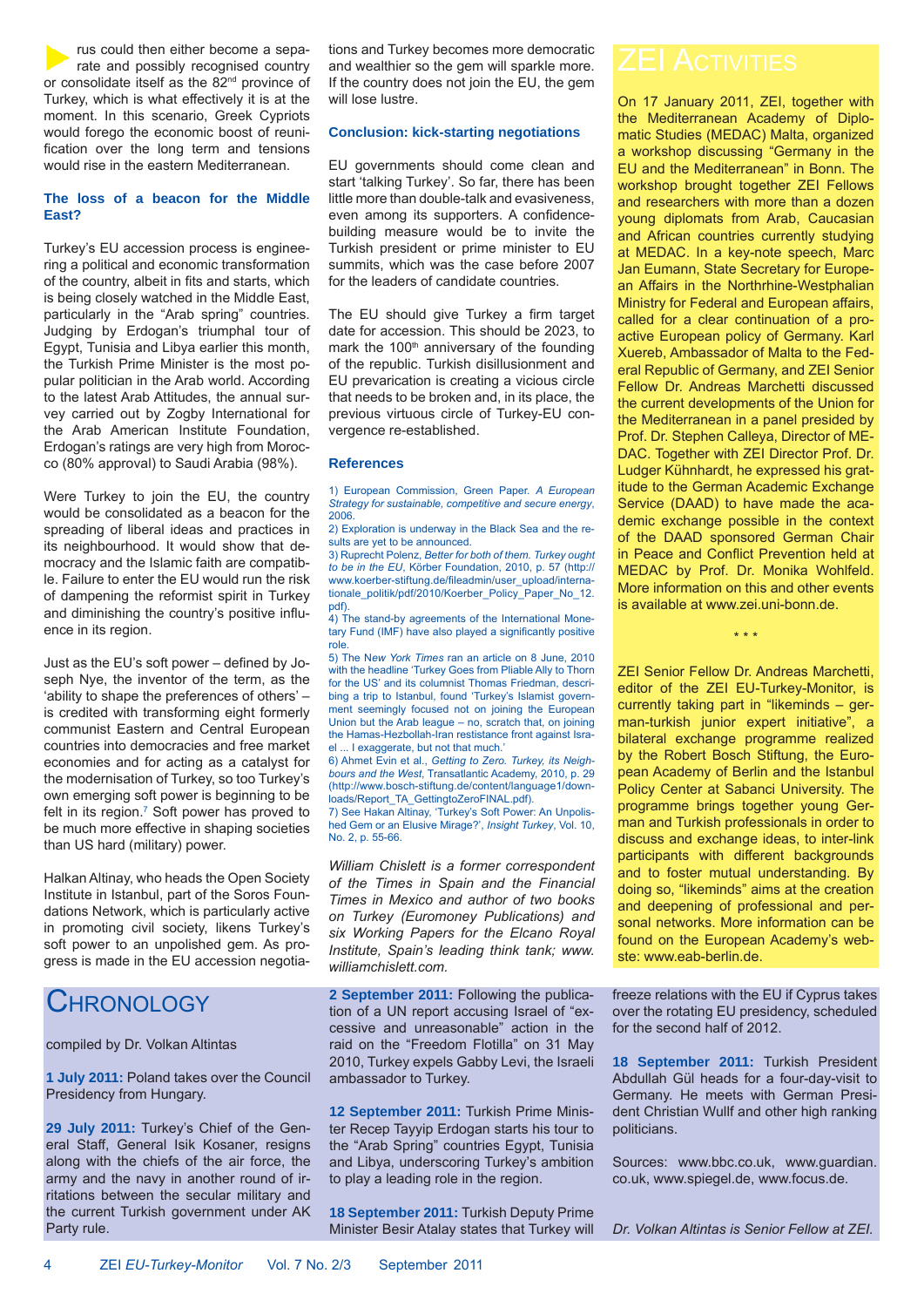## THE SCIENCE AND RESEARCH DIMENSION IN THE EUROPEAN INTEGRATION PROCESS The Case of Turkey

Elif Özkaragöz

### **Introduction**

In today's globalized world, one must use different forms and tools for international cooperation to resolve the global problems and "scientific and technical cooperation is one important way to avoid wars in crisis and to realize positive outcomes in an otherwise downward-spiralling policy environment."1

Science has no boundaries and even the scientists coming from regions that are in conflict with each other can sit around the same table and join forces in common research. The European Union (EU) is no exception in this respect. It has used and still is using the international cooperation in Science, Technology (S&T) and Development as a soft power tool of diplomacy in its relations with both the developed and developing countries. It brings representatives of the member states, research institutions as well as industry together to realize this aim with the help of its institutions, especially the European Commission (in the case of S&T) and the EU Framework Programmes (FP) as its main instrument of European S&T cooperation with the rest of the world.<sup>2</sup>

Science and Research was the first chapter (no. 25 out of a total of 35 chapters) which was opened and provisionally closed successfully in 2006 within the negotiation process for Turkey's EU membership in line with the EU *acquis*. In terms of the *acquis*, Science and Research "as laid down in Title XV of the Treaty requires the Member States to ensure the necessary implementing capacities to pursue the Community objectives and activities in the field of research and technological development, including adequate staffing".<sup>3</sup> Already from its provisional closure, it can be considered as one of the most successful areas and an example of best practice in EU-Turkey relations. This progress has also been reflected in the annual Progress Reports on Turkey published by the European Commission and in the increasing success rates of Turkey in FP7. In this sense, the positive impetus of Turkey in its integration in the European Research Area (ERA) can be seen as a spillover from its path to EU integration – and vice versa.

### **The European Research Area (ERA) and the Science and Research** *acquis* **of the EU**

In 2000, the European Research Area (ERA) was initialized in order to encourage the free movement of researchers, to share knowledge effectively, to globally open national, regional and European research programmes and to develop strong links with the rest of the world. Hence, "the European Union decided that investment in research should increase in Europe. At present, less than 2% of Europe's wealth (GDP) is devoted to research, which compares poorly with 2.5% in the USA and more than 3% in Japan."4 Until now, progress has been slow, but concrete steps and measures have been taken in order to reach the 'Lisbon' objective of devoting 3% of GDP to research in Europe.

The European Research Area is comprised of all research and development related activities, programmes and policies in Europe that have a transnational perspective. The goal is to support the transnational cooperation and circulation of not only the researchers and research institutions, but also the business sector as well. "The aim is to give them access to a Europe-wide open space for knowledge and technologies in which transnational synergies and complementarities are fully exploited".<sup>5</sup>

In order to have a more effective European Research Area, the 'Ljubljana Process' was initiated in May 2008 with the aim of developing the governance structures in ERA. This process was further enhanced by the adoption of the 2020 Vision for ERA in December 2008.<sup>6</sup> In addition, "[i]n 2010 *the Innovation Union Communication* has given a new strength to the ERA 2020 vision. By calling for the creation of a common framework of principles and objectives by 2014 the Union seeks to avoid the remaining fragmentation in its research systems."7

### **EU Framework Programmes**

In 1984, the EU initiated the Framework Programmes (FP) with the aim of S&T integration of the European countries, to increase the scientific research and technology development capacity and to provide social and economic development. The FPs are the European Union's main financial instrument and therefore a key pillar for ERA and its declared goals.

The current Seventh Framework Programme (FP7) convenes together all researchrelated EU initiatives under a common roof. It plays an important role in reaching set goals of growth, competitiveness and employment, along with other European programmes such as the Competitiveness and Innovation Framework Programme (CIP), Education and Training programmes, and Structural and Cohesion Funds for regional convergence and competitiveness.<sup>8</sup> FP7 has two major strategic objectives, namely strengthening the scientific and technological base of the European industry, and encouraging its international competitiveness through research.

### **Integration of Turkey into FPs**

Turkey was already involved in the FP4 (1992-1998) and FP5 (1998-2002) on a project basis without making financial contributions. At the time, project expenses could be covered by own national resources and researchers could not coordinate projects and participate in all areas of FPs. However, the participation of Turkey in FP4 and FP5 on project basis paved the way to participation in later FPs on a full associated country basis.9

Starting from the FP6 (2002-2006), Turkey was involved in FPs as an associated partner. In 2002, the European Community and the Republic of Turkey signed a Memorandum of Understanding (MoU) on Turkey's association with the FP6. This meant that Turkey could now participate in the FPs on an equal basis with EU member states and coordinate projects. According to this MoU, Turkey established in 2003 the EU FP6 National Coordination Office (NCO) under the Scientific and Technological Research Council of Turkey (TÜBİTAK).

Following the FP6, on 1 June 2007 the European Community and the Republic of Turkey signed a new MoU on Turkey's association with the FP7 (2007-2013). Accordingly, Turkey participates in the FP7 under the same conditions applicable to EU member states and makes financial contributions to the FP7 as an associated country.10 As part of this MoU, a Joint EC-Turkey Research Committee was established as a means to monitor Turkey's association to the FP7.

Moreover, Turkey has prepared an Action Plan to increase the participa-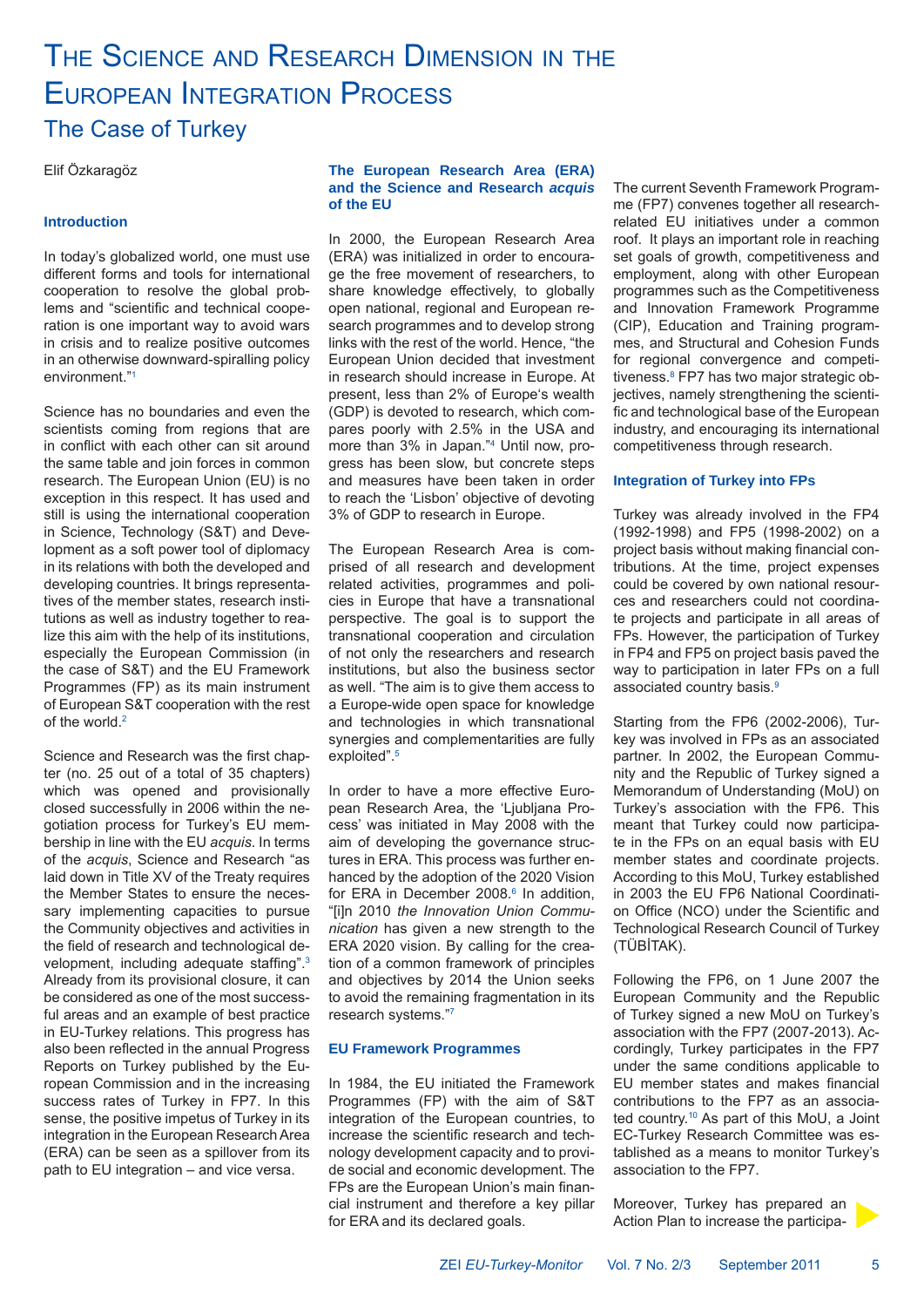tion rates of Turkish researchers in the FP7 and to overcome obstacles still faced in FP6. It also aims at facilitating Turkey's integration into the European Research Area. The Action Plan also analyzed Turkey's involvement in FPs so far. According to this evaluation, Turkey's participation in the FPs also had a positive impact on the overall EU membership process between the EU and Turkey. By participating, Turkey could also improve its international scientific and technological capacity and – as a consequence – collaborations.

### **Science and Research in the Screening and Negotiation Processes**

As stated, the Science and Research chapter was the first  $-$  and so far only – chapter which was opened *and* provisionally closed in EU-Turkey accession negotiations: It was opened during the Austrian Presidency on 12 June 2006 and provisionally closed the same day. The relevant *acquis* is composed of the Commis-

## CURRENT NEGOTIATING STATUS

### *No. Title of Chapter*

| $\mathbf 1$<br>$\overline{2}$<br>3 | Free movement of goods<br>Freedom of movement for workers<br>Right of establishment and freedom to provide services |                           |
|------------------------------------|---------------------------------------------------------------------------------------------------------------------|---------------------------|
| $\overline{4}$                     | Free movement of capital                                                                                            |                           |
| 5                                  | Public procurement                                                                                                  |                           |
| 6                                  | Company law                                                                                                         |                           |
| 7                                  | Intellectual property law                                                                                           |                           |
| 8                                  | Competition policy                                                                                                  |                           |
| 9                                  | <b>Financial services</b>                                                                                           |                           |
| 10                                 | Information society and media                                                                                       |                           |
| 11                                 | Agriculture and rural development                                                                                   |                           |
| 12                                 | Food safety, veterinary and phytosanitary policy                                                                    |                           |
| 13                                 | <b>Fisheries</b>                                                                                                    |                           |
| 14                                 | <b>Transport policy</b>                                                                                             |                           |
| 15                                 | Energy                                                                                                              | 000000000                 |
| 16                                 | <b>Taxation</b>                                                                                                     |                           |
| 17                                 | Economic and monetary policy                                                                                        |                           |
| 18                                 | <b>Statistics</b>                                                                                                   |                           |
| 19                                 | Social policy and employment                                                                                        |                           |
| 20                                 | Enterprise and industrial policy                                                                                    |                           |
| 21                                 | Trans-European networks                                                                                             |                           |
| 22                                 | Regional policy and coordination of structural instruments                                                          |                           |
| 23                                 | Judiciary and fundamental rights                                                                                    |                           |
| 24                                 | Justice, freedom and security                                                                                       |                           |
| 25                                 | Science and research                                                                                                |                           |
| 26                                 | <b>Education and culture</b>                                                                                        |                           |
| 27                                 | Environment                                                                                                         |                           |
| 28                                 | Consumer and health protection                                                                                      |                           |
| 29                                 | Customs union                                                                                                       |                           |
| 30                                 | <b>External relations</b>                                                                                           |                           |
| 31                                 | Foreign, security and defence policy                                                                                |                           |
| 32                                 | <b>Financial control</b>                                                                                            |                           |
| 33                                 | Financial and budgetary provisions                                                                                  |                           |
| 34                                 | Institutions                                                                                                        |                           |
| 35                                 | Other issues                                                                                                        |                           |
|                                    | Legend: not yet opened<br>$\left(\bigcirc\right)$ suspended<br>opened                                               |                           |
|                                    | provisionally closed                                                                                                | Data as of September 2011 |
|                                    |                                                                                                                     |                           |

sion and Council decisions on the EU FP activities and the signed science and technology agreements with third countries.

The main issue in the Science and Research negotiations with Turkey was the active participation of Turkey in the FPs and if it sustained the necessary conditions in this respect.<sup>11</sup> Turkey's already existing scientific and technological collaboration with Europe under FP6, EUREKA, COST and bilateral agreements proved to be influential in the success of the negotiations on Chapter 25.

Already on 6 February 2006, the Screening Report for Turkey in the area of Science and Research had been published by the Commission. At the date of its publication, Turkey had around 220 scientific and technological bilateral cooperation agreements with 80 countries at both inter-governmental and inter-institutional level (21 of them being with EU member states), as well as a diversified cooperation with regional and international structures (such as COST, EUREKA, ESA, ESF, EMBC, NATO, OECD, UNESCO)12 and two agreements with the European Community. Turkey additionally stated its willingness to fully accept all existing EC cooperation agreements.13

According to the Screening Report, Turkey overall recorded a good level of alignment with and capacity to implement the *acquis*. 14 However, Turkey would need to ensure and demonstrate scientific freedom regarding all relevant scientific institutions and continuous and adequate availability of budgetary resources for the full application of the *acquis*.

Turkey should also "encourage participation of industry in research projects, to create the necessary conditions to stimulate investment in research by the private sector, to undertake actions to increase human resource capacities and to streamline research actions among universities". Of course, Turkey's full association to all Framework Programmes (inclu-

From 5 to 16 September 2011, ZEI organized its fifth "ZEI Academy in Comparative Regional Integration". 19 young professionals coming from universities, research institutes and institutions of regional integration schemes from all over the world enjoyed the opportunity to learn about various aspects of regional integration on the basis of the European example, to discuss and exchange with experts from academia and practice and also to present their own integration schemes to each other.

Although it is facing big challenges, the European integration process - because of its experience collected in the course of the last 60 years - is still a source of inspiration for integration schemes outside of Europe. The efforts for regional integration in Africa, Latin America, the Caribbean and Asia are different among each other as they are different from the European experience. Thus it would be wrong to just copy the European model. Still, with regard to the success in the fields of peace, stability and economic prosperity as well as with regard to the crises it has gone through, Europe is a frontrunner, an example from which other regions can learn. In this spirit, the "ZEI Academy" was a forum to enhance the knowledge about integration in the EU but especially also to debate other approaches to integration. The "ZEI Academy" is supported by the German Academic Exchange Service (DAAD) with funds of the German Ministry of Foreign Affairs and the "Deutsche Gesellschaft für Internationale Zusammenarbeit" (GIZ).